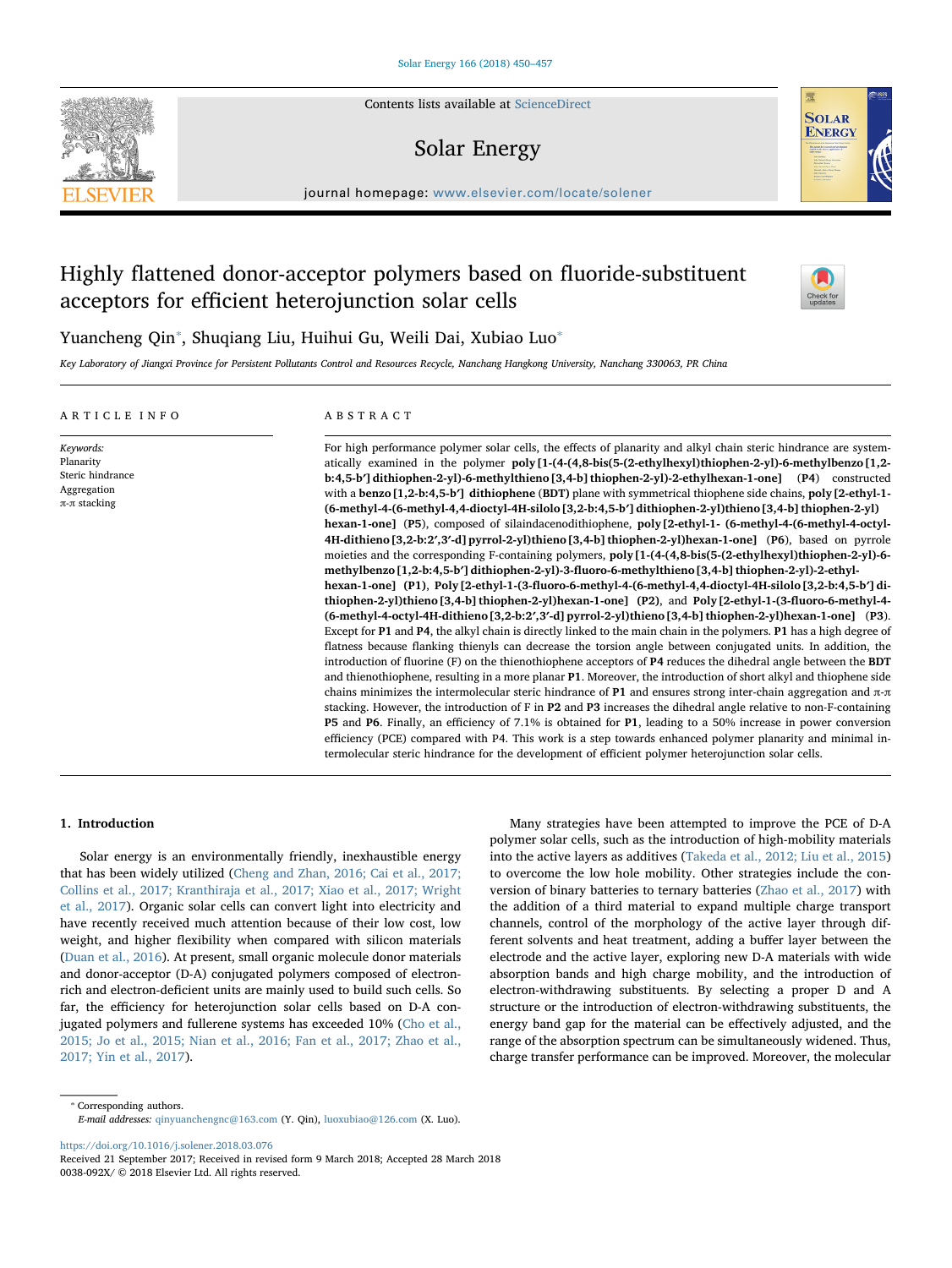characteristics of D-A polymers can be tuned, such as the backbone planarity, molecular orientation at the interface, domain size and purity, intermolecular spacing, and miscibility with acceptors (Jo et al., 2015; Albrecht et al., 2012; Cho et al., 2012; Nketia-Yawson et al., 2015).

Recently, much attention has been focused on the introduction of a D monomer (benzodithiophene derivatives) into the high plane of the molecular skeleton, as well as fluorine substitution on the A monomer (benzodithiazole, benzotriazole, thienothiophene derivatives) (Nketia-Yawson et al., 2015). Building a planar molecular skeleton can ensure closer  $\pi$ - $\pi$  stacking, which is propitious to internal aggregation, charge transfer, and molecular conjugation to produce a narrower band gap (Jo et al., 2015; Nketia-Yawson et al., 2015; Jo et al., 2015; Li et al., 2014). Pyrrole moieties are interesting for use as donor monomers, instead of the commonly used cyclopentadiene, because of efficient charge transport through tight inter-chain packing of the conjugated polymer chains. Such moieties also retain the ability to construct a planar molecule and, at the same time, strengthen the interaction between the molecules and charge transmission. To improve the charge transmission capacity, silicon-containing analogues have also been introduced. When the carbon–carbon bond of cyclopentadiene was replaced by a silicon–carbon bond, it exhibited improved charge transport properties because the silicon–carbon bond length was longer than the carbon–carbon bond length, which can, thus, support stronger intermolecular interactions and π-π stacking (Li et al., 2015). BDTT-based conjugated polymers show wide absorption bands and narrow band gaps leading to better energy conversion efficiency. BDT has a high degree of flatness and high charge transfer rates and is often used as a donor unit for the construction of conjugated polymers (Zhao et al., 2016). Many electron-withdrawing groups, especially fluorine, are introduced into A monomers to improve the electron affinity for D-A conjugated polymers. Fluorine is used to improve the open-circuit voltage because it leads to relatively deep LUMO energy levels without reducing the short-circuit current (Cho et al., 2012; Kim et al., 2013). It is also propitious to form an interconnected network with a nanoscale fibril structure, which is beneficial for generation of charge carriers (Yang et al., 2013). Despite the excellent properties of D and A monomers and the potential benefits of electron-withdrawing F, however, the twist angles for conjugation structures caused by F have been ignored. Therefore, the above monomers were selected as molecular skeletons and F substitution groups were examined in terms of how they affect molecular frameworks.

Six polymers composed of cyclopentadienyl-based derivative donor monomers and thiophene-thiophene derivative acceptor units were systematically studied. The main chemical structure is shown in Scheme 1. By introducing F atoms into the acceptor unit, the dihedral angle and molecular aggregation between adjacent monomers of the polymer could be improved. Theoretical calculations were used to investigate the effect of the lateral size of the molecule on inter/intra-molecular resistance and the effects of F atoms on polymer planarity. To ensure that this series of controls enhanced solar cell efficiency, a clear relationship was examined between the optical performance of the active layer and the molecular plane, steric hindrance, and molecular selfaggregation. The thiophene side unit was introduced into the BDT moiety to reduce steric hindrance within the molecule. The introduction of thienothiophene and units based on BDT led to an overall degree of molecular conjugation. P1 exhibited strong aggregation in solution, strong π-π chain stacking, a planar molecular skeleton, and less molecular resistance. Ultimately, P1 exhibited a power conversion efficiency of nearly 7.1%.

## 2. Experimental

### 2.1. Characterization

Nuclear magnetic resonance (NMR) spectra were acquired using a

Bruker ARX 400 NMR spectrometer. UV–Vis absorption spectra were recorded on a PerkinElmer Lambda 900 UV–Vis spectrometer at room temperature. All solution UV–Vis experiments used chloroform; films were recorded by CHCl<sub>3</sub> on glass. A BAS 100B instrument was used to perform cyclic voltammetry (CV) measurements at a scan rate of 50 mV/s. Tetrabutylammonium perchlorate (Bu<sub>4</sub>NClO<sub>4</sub>) in an anhydrous and nitrogen-saturated acetonitrile (CH<sub>3</sub>CN) solution (0.1 mol/l) was used as the supporting electrolyte, with platinized platinum  $(0.5 \text{ cm}^2)$  counter electrodes. Polymers were coated onto the platinum plate working electrodes from dilute chloroform solutions. The Highest Occupied Molecular Orbital (HOMO) for the copolymers was calculated from the onset oxidation potential according to  $\text{HOMO} = -\left(E_{onset}^{\alpha x} + 4.32\right) \text{ eV}$ . The Lowest Unoccupied Molecular Orbital (LUMO) was calculated from the onset reduction potentials according to **LUMO** =  $-(4.32 + E_{onset}^{red})$  eV. Thermogravimetric analysis was carried out over the temperature range 50–1000 °C using a TGA Q600 at a heating rate of 10 °C min−<sup>1</sup> under a nitrogen flow rate of 100 mL/min. Gel permeation chromatography (GPC) was carried out using a Waters 515 GPC instrument using a THF eluent and polystyrenes as standards. The photocurrent–voltage  $(J-V)$  curves for the assembled heterojunction solar cells irradiated by simulated solar light from a 100 W xenon arc lamp in ambient atmosphere were recorded by Xe Lamp Oriel Sol3A™ Class AAA Solar Simulators (94023A, USA). Materials Studio7.0 is used to perform DFT calculations.

#### 2.2. Polymer synthesis

The five monomers required for the polymer syntheses were obtained from Suna Tech Inc. (www.Suna Tech Inc.com): acceptor units (4,6-dibromothieno [3,4-b] thiophen-2-yl)-2-ethylhexan-1-one (A1), 1- (4,6-dibromo-3-fluorothieno [4-b] thiophen-2-yl)-2-ethylhexan-1-one (A2), donor units (4,8-bis (5-(2-Ethylhexyl) thiophen-2-yl) benzo [1,2 b: 4,5-b′] dithiophene-2,6-diyl bis(trimethylstannane) (D1), 4,4 dioctyl-(Trimethylstannyl)-4H-silolo [3,2-b: 4,5-b′] dithiophene (D2), 4-octyl-2,6-bis (trimethylstannyl)-4H-dithieno [3′-d] pyrrole (D3). Specific NMR data can be obtained from the support information. The general procedure adopted for synthesis was as follows: Different amounts of donor (D1-D3) and acceptor (A1-A2) mixtures were dissolved in 15 mL of degassed toluene in a 50-mL three-necked flask. Six polymers (P1-P6) were produced by the Stille coupling reaction. A corresponding amount of  $Pd_2dba_3/CuO/P(o-tolyl)_3$  was then added to the solution, and the mixture was heated at 110 °C for 72 h in an inert gas atmosphere. The reaction mixture was allowed to cool to room temperature and precipitated by the addition of methanol (200–500 mL). The crude copolymer was collected by filtration and purified in a Soxhlet apparatus using methanol, hexane, and acetone. Finally, the polymer was extracted with chloroform. The chloroform solution was condensed and slowly added to methanol (200–500 mL). The solid was filtered and dried under vacuum to produce a dark purple solid with a yield of 45–75%.

P1: A2 (0.3087 g, 0.6982 mmol), D1 (0.6316 g, 0.6982 mmol), toluene (15 mL), and  $Pd_2dba_3(20.7 \text{ mg})/CuO(179.7 \text{ mg})/P(0 \text{tolyl}$ <sub>3</sub>(27.5 mg) were used to prepare P1 according to the general procedure described above. A dark purple powder was obtained with a yield of 75%.<sup>1</sup>H NMR (CDCl<sub>3</sub>, 400 MHz, δ/ppm): 7.26 (br, 3H), 2.95 (br, 2H), 0.97-1.39 (br, 29H). <sup>13</sup>C NMR (CDCl<sub>3</sub>, 100 MHz, δ/ppm): 146.24, 136.99, 128.16, 125.07, 123.34, 41.32, 34.36, 32.71, 29.69, 28.96, 25.62, 23.12, 14.19, 10.93.

P2: A2 (0.3087 g, 0.6982 mmol), D2 (0.6316 g, 0.6982 mmol), toluene (15 mL), and  $Pd_2dba_3(20.7 \text{ mg})/CuO(179.7 \text{ mg})/P(0 \text{tolyl}$ <sub>3</sub>(14.5 mg) were used to prepare P2 according to the general procedure described above. A dark purple powder was obtained with a yield of 65%. <sup>1</sup>H NMR (CDCl<sub>3</sub>, 400 MHz, δ/ppm): 6.67-7.84 (br, 38H), 2.84–3.91(br, 17H), 1.81(br, 54H), 1.24 (br, 362H), 0.87 (br, 184H). <sup>13</sup>C NMR (CDCl<sub>3</sub>, 100 MHz, δ/ppm): 197.78, 135.18, 133.75, 129.95, 128.66, 126.01, 70.47, 51.21, 33.68, 33.18, 31.88, 31.37, 29.62, 29.22,